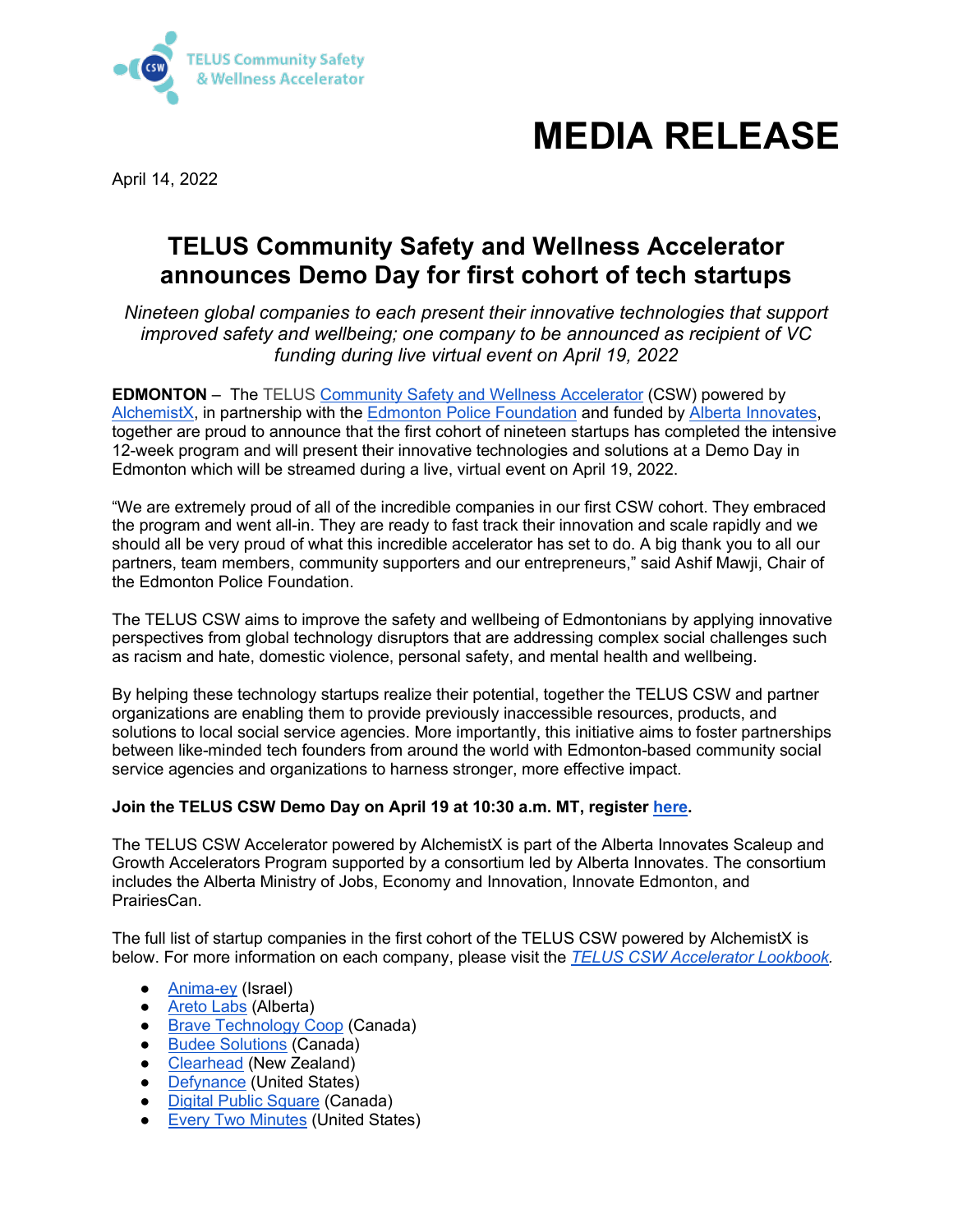- [Kara Technologies](http://www.kara.tech/) (New Zealand)
- [Maslo](https://maslo.ai/) (United States)
- [NavigateIO](https://www.navigateio.com/) (Canada)
- [Nucleos](https://nucleos.com/) [\(](https://nucleos.com/)United States)
- [OTTAA](https://www.ottaaproject.com/home.php) (Argentina)
- [PALcares](https://pal2pqh28bd.site/) (Alberta)
- [Pedesting](https://pedesting.com/) (Alberta)
- [Rubicon](https://www.tryrubicon.com/) (Canada)
- [Sightbit](https://sightbit.com/) (Israel)
- Xena [Vision](https://xena-vision.com/) (Turkey)

### **About TELUS Community Safety and Wellness Accelerator**

The TELUS Community Safety and Wellness Accelerator (CSW) is sponsored by the Edmonton Police Foundation in conjunction with various partners, including ATB Financial, TELUS, Motorola, U of A, AMII, Edmonton Police Service and others. Using a combination of data, artificial intelligence and machine learning, entrepreneurship, mentorship, domain expertise, funding, structured accelerator programming and other key ingredients to help create successful social impact ventures, its mission is to help solve our community's challenges and create a sustainable model to help bring those solutions to the world. Being one of the first in the world with this unique combination will allow the CSW to demonstrate the social impact power of Albertans. [Learn more.](https://cswaccelerator.com/)

#### **About AlchemistX**

AlchemistX is the Corporate and Government Services division of Alchemist Accelerator, a venturebacked accelerator focused on accelerating the development of seed-stage ventures that monetize from enterprises. CB Insights rated Alchemist the top accelerator based on median funding rates of its grads (YC was #2). The accelerator's primary screening criteria is on teams, with primacy placed on having distinctive technical co-founders. The organization provides founders a structured path to traction, fundraising, mentorship, and community over the course of a time-bound program. Backers include many of the top corporate and VC funds in the Valley — including Khosla Ventures, DFJ, Cisco, GE, Next47 (Siemens), and Salesforce, among others. Notable Alchemist alumni include LaunchDarkly, Rigetti Quantum Computing, mPharma, Matternet, and Mightyhive.

#### **About Edmonton Police Foundation**

In support of the Edmonton Police Service, the Edmonton Police Foundation advances excellence and transforms community policing by raising funds and investing in those in support of attaining excellence.

#### **About Alberta Innovates**

Alberta Innovates is the province's largest and Canada's first provincial research and innovation agency. For a century we have worked closely with researchers, companies and entrepreneurs – trailblazers who built industries and strengthened communities. Today we are pivoting to the next frontier of opportunity in Alberta and worldwide by driving emerging technologies across sectors. We are a provincial corporation delivering seed funding, business advice, applied research and technical services, and avenues for partnership and collaboration**. [Learn how Alberta Innovates.](https://albertainnovates.ca/)**

#### **About Innovate Edmonton**

Headquartered in Alberta's capital city, Innovate Edmonton leverages, unites, and promotes homegrown innovation as a gateway to solving the world's most pressing problems. We harness the power of the public and private sectors, ground-breaking academic research, and purpose-driven investment to build a shared prosperity and open international markets. From sustainable climate solutions to public health and digital education, Edmonton is a leading global centre for inspiration, ingenuity, and inclusion. Learn more about [Innovate Edmonton](https://urldefense.com/v3/__https:/innovateedmonton.com/__;!!KWSH4Uiub072P3-b!KMkhfVXlB2XokGUBN8YgNz4iU8ddpS6vW8cTB-cak-VRr1D2AXWpEkGbixqVsdFqKtH0nkBSoYqp$) and read our inaugural annual repor[t](https://innovateedmonton.com/publications/) [here.](https://innovateedmonton.com/publications/)